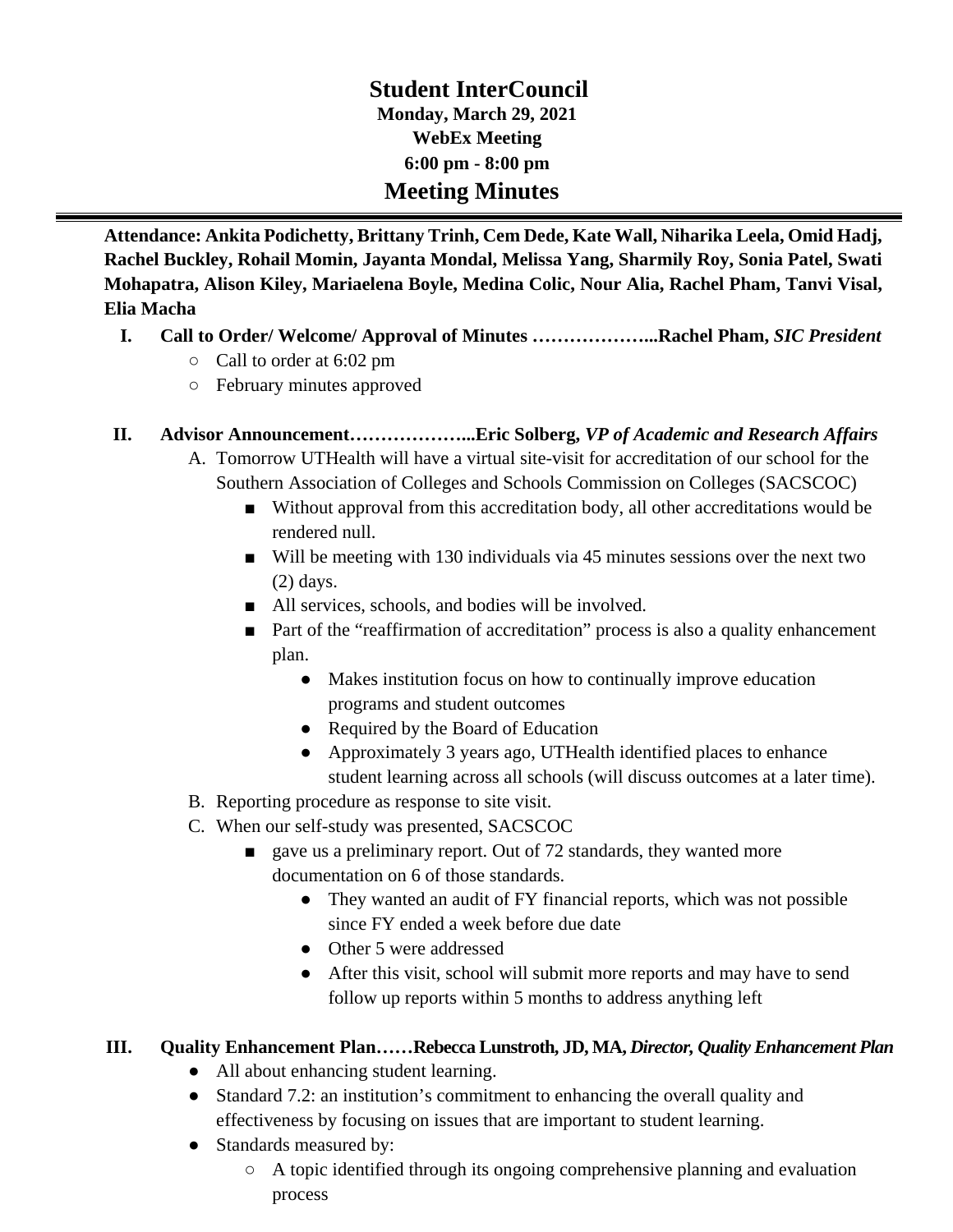- Broad-based support of institutional constituencies
- Identification of topic:
	- Lead the development of advanced standards of care models of delivery and healthcare policy
	- Develop and deliver innovative educational models in healthcare
	- QEP identification process:
		- 14 proposed topics
		- 4 selected for further development based on priorities, institutional plan and SACSCOC criteria
		- $\blacksquare$  4 LOI and full proposals and selected HP<sup>2</sup>
		- $\blacksquare$  HP<sup>2</sup>
			- Genesis of the idea was based on student comments
			- Had a baseline survey of students: time spent learning about health policy
				- Majority reported not at all or too little
	- QEP team established 3 student outcomes:
		- evaluating key factors in how policy is made and changed in the US healthcare system
		- Explaining the role of government and non-government agencies play in science and scientific innovation
		- Analyzing how policy influences how healthcare is accessed, delivered and financed in the US.
	- This was an iterative process
- University Action Plan (UAP)
	- 1. Faculty development
	- 2. Civics 101
		- Know how laws are made
	- 3. Health Policy Simulation:
		- interprofessional activity
	- 4. Enhance Existing Curricula
		- Making policy aspects of curricula more explicit
	- 5. Health Policy forums
		- Funds/opportunities for schools to bring in local/ state/ national leaders to discuss relevant related to our population
	- 6. Advocacy modules
		- Showing how policies are changed, so we know how to drive change in the future
- Assessment
	- Assessing if learning has improved through involvement
- Our SIC role?
	- $\circ$  Talk up/ promote this what do they mean but talk up?
	- Provide ideas on what we want to see/ thoughts
- FAQ
	- Who should participate?
		- This is going to be more for senior learners
		- Not going to be every single learner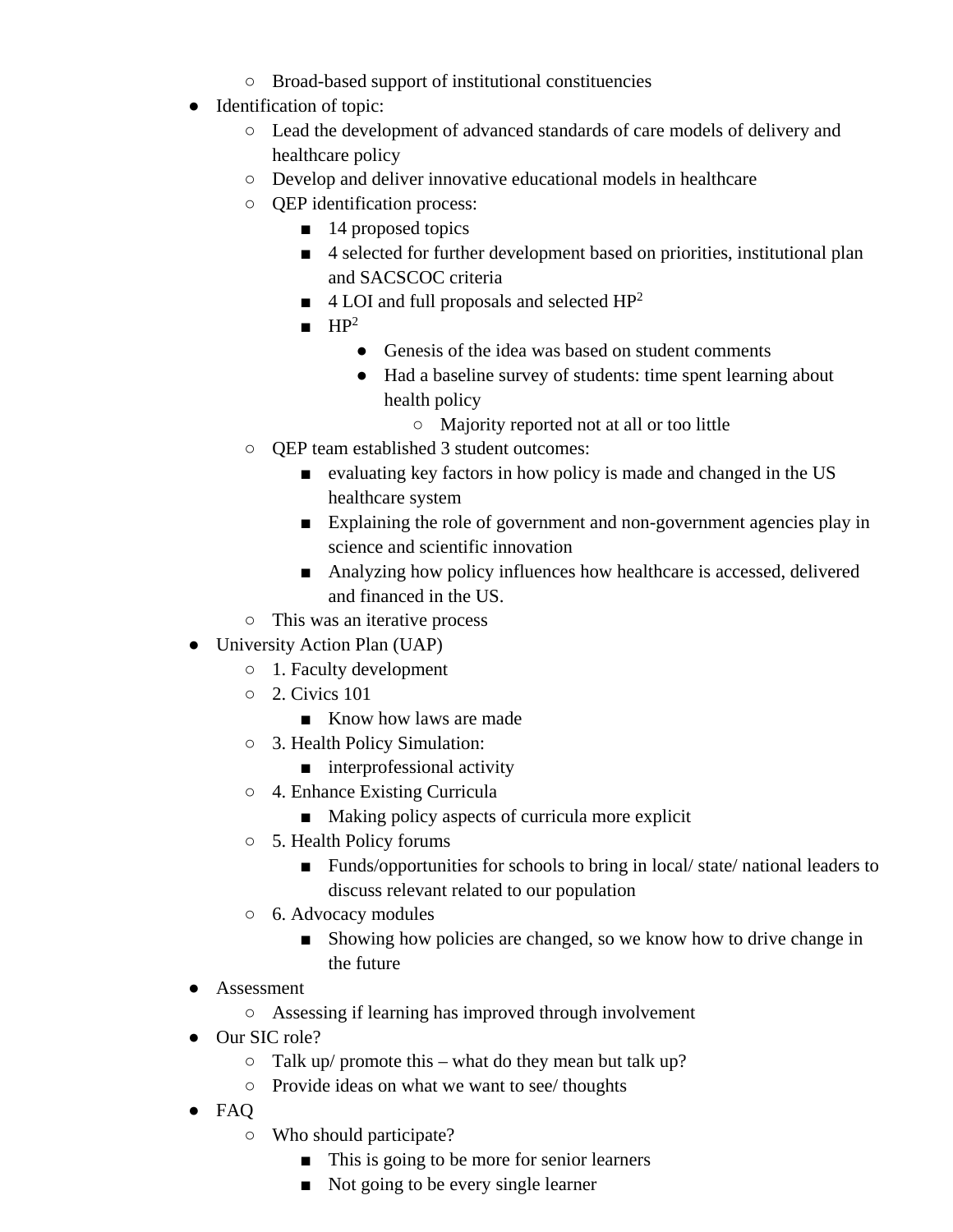- Would this be an all-day event? Would there be reflection after this? What does that look like? What's the timeline for this?
	- UAP will take place in different ways in schools over 5 years
	- Everyone will likely participate in Civics 101
	- Other modules, participation will happen depending on needs and students
	- Not a one-time event, will be embedded over 5 years
- What is the pace of roll-out for this program? Is this for future students only?
	- Depends on what school you're in and what program you are in.
	- Some of the schools will be embedding this into courses
- One of the first enhancement plans in the nation to focus on healthcare policy.
- How do we provide feedback? How to interact with this committee?
	- Contact Professor Lunstroth: [Rebecca.lunstroth@uth.tmc.edu](mailto:Rebecca.lunstroth@uth.tmc.edu)
- UT Student Advisory Council also working in a similar direction, will the student advisory panel want to work with SAC?
	- Yes.
	- Forming a student advisory panel

# **IV. Committee Reports**

- **A.** Student activities…...Nour Alia
	- a. Had a successful run for wellness week
		- i. 200+ total participants
		- ii. 30-40 students attended each virtual class
		- iii. 20+ IG posts
		- iv. 60+ run participants
		- v. A questionnaire sent out to ask for suggestions
			- 1. Positive overall feedback, many students voiced that they got to learn something new
		- vi. Highest participation we've ever had for a sports day
	- b. Project funding
		- i. Funded Wellness Week, and most of the funding went towards monetary prizes
	- c. Public Relations Committee
		- i. Promoting the SIC Disaster Relief and Positive Impact scholarships due in April (everyone please continue to promote the scholarships)
	- d. Mental Health
		- i. Last Board of Regents meeting, the board had a discussion about the services provided to our students and have renewed interest
	- e. Diversity Committee
		- i. Had a meeting for the Diversity Committee
		- ii. Each school does not have a unified way to survey
	- f. Outreach
		- i. Successful Toy Drive
		- ii. Put in orders for books for Books Between Kids
		- iii. Virtual Science Fair event
			- 1. A few of the committee members volunteered as judges
		- iv. Have the final volunteering event at the Houston Food Bank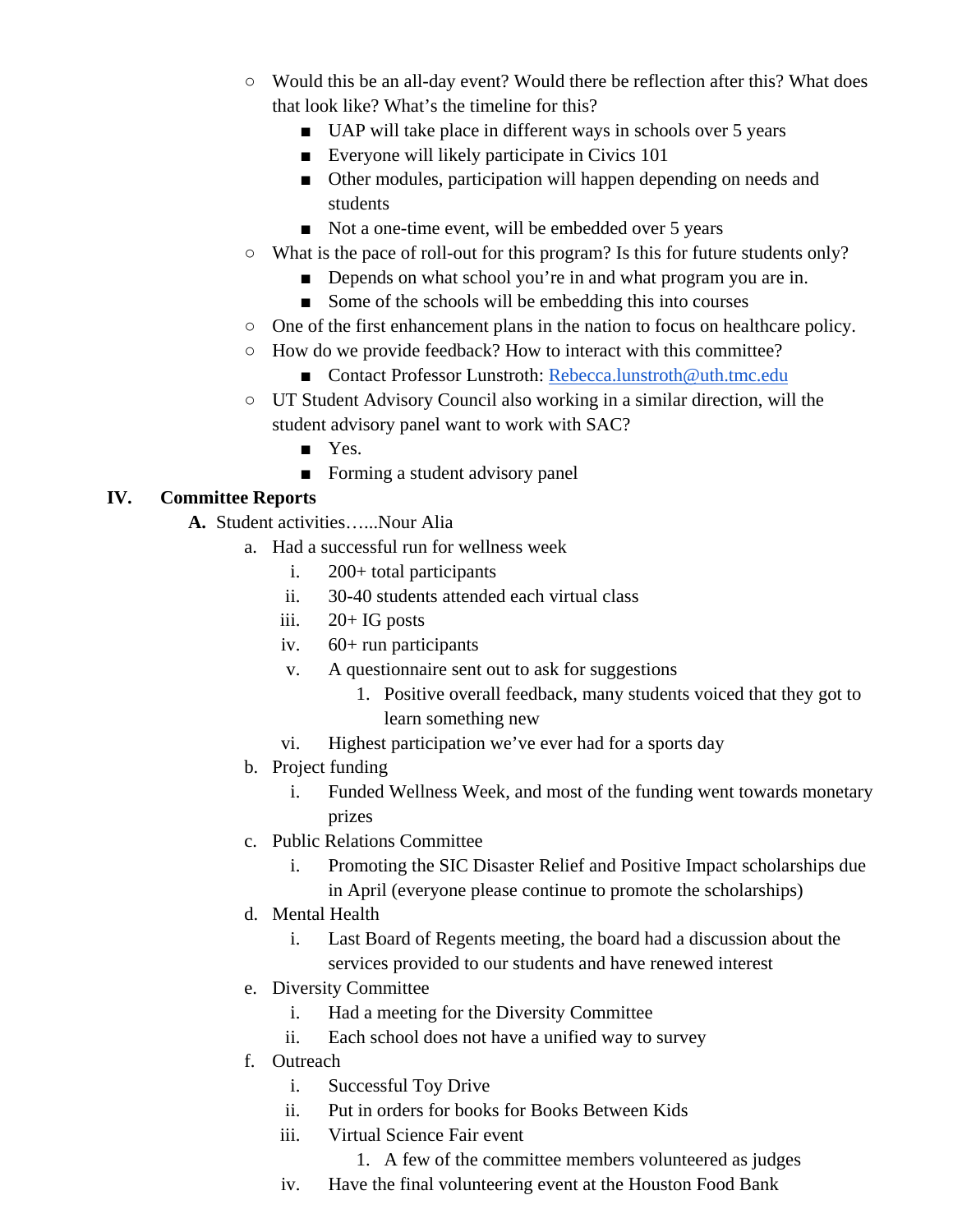- 1. Register/sign-up under our group
- 2. This Thursday at 6PM, please let Brittany and Sonia know that you won't be able to attend, or if you have any questions
- 3. You do not have to stay the entire time
- g. Scholarship Committee:
	- i. SIC Academic Scholarship and Toshi Nikaidoh Scholarship applications reviewed and scored.
	- ii. Ad Hoc Committees
	- iii. More than 60,000 doses of vaccine administered
- h. Environmental Wellness/ Recycling
	- i. Working with SPH to work on recycling program
	- ii. UT System SAC have been talking about this

#### **V. Upcoming Semester**

#### **A. C. Volunteering events**

- a. Need students to volunteer at COVID vaccination site
- **b. Link to COVID vaccination project volunteering: <https://app.smartsheet.com/b/form/4b7dd15731484e5aa8d4cfc9e91b51fd>**
- B. Deans' Dinner
	- a. In-person Deans' Dinner at IMM on Tuesday, April 27, 2021
	- b. Dinner outside, following presentation indoors in the large atrium
	- c. Usually have scholarship recipients attend, but will not be inviting them this year to keep the attendance numbers low, due to Covid-19 guidelines.
	- d. Attire will be Business Formal
	- e. Send committee reports to Rachel ASAP
- C. Scholarships
	- a. Gave \$30,000 in Covid-19 scholarships in the fall. SIC had \$40,000 available for the Disaster Relief and Positive Impact scholarships and Mr. Charlie Figari and Auxiliary Services has matched the funding by providing \$30,000 towards the scholarships
		- i. 240 \$500 scholarships each, distributed based on percentage of enrollment to each school and regional campus
	- b. Rachel Pham announced to the SIC that during her meeting with Dr. Colasurdo, he advised that he would be matching our scholarship fund, so more people can receive the scholarships
	- c. Was also posted on Canvas announcements and shared virtually
	- d. So far had 71 for Positive Impact scholarships and 100+ for the Disaster Relief scholarships
	- e. PLEASE ENCOURAGE EVERYONE TO APPLY!
	- f. Are SIC members allowed to apply?
		- i. Yes, since each school has their own scholarship committee and we won't be reviewing those applications
- D. Budget
	- a. Niharika has a meeting set with Charlie to review the budget and will provide an updated report at the April SIC meeting
- E. HOOP Committee
	- a. Reviewing policies about Staff receiving gifts.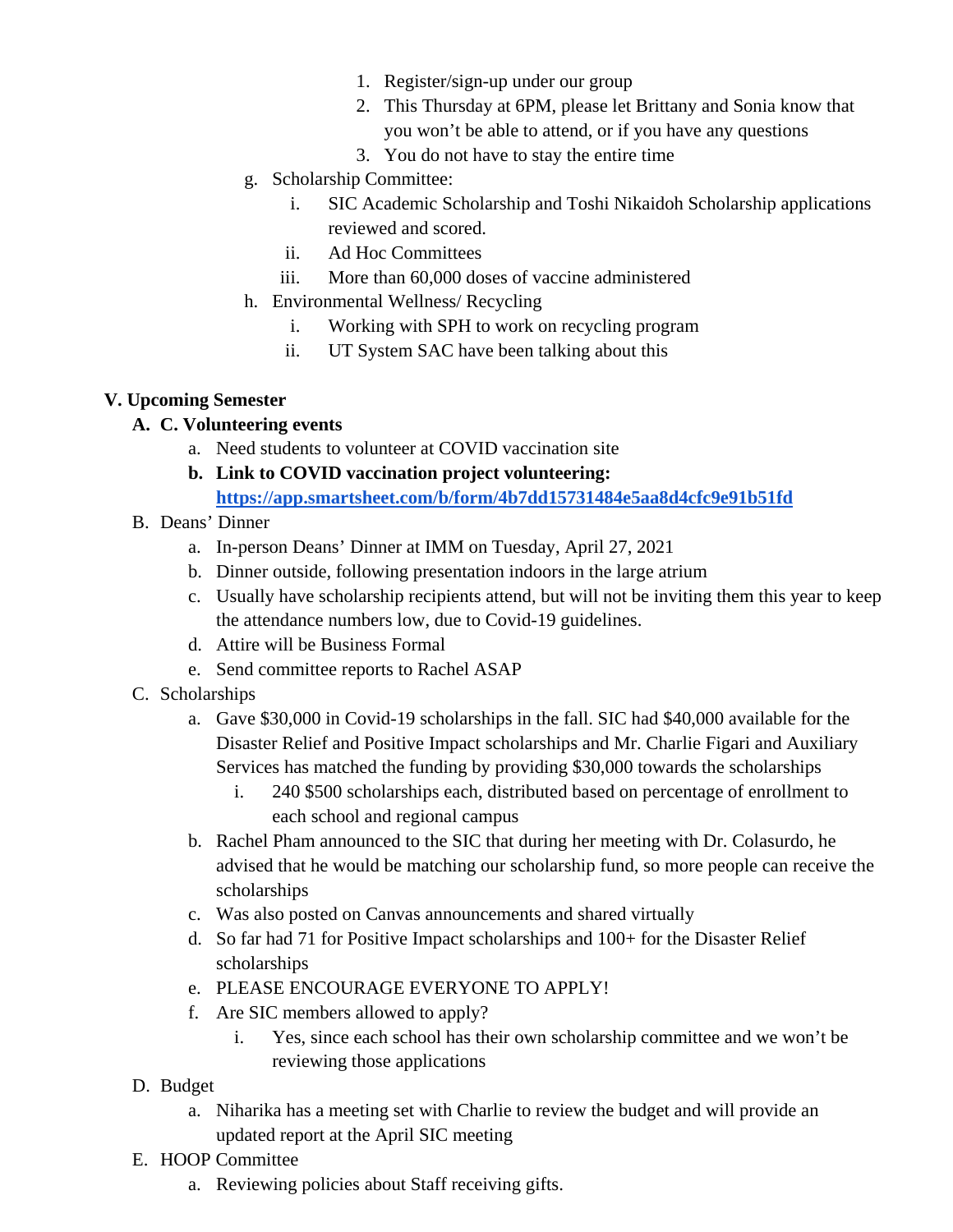- b. Got asked by the Executive Council how HOOP reviews their policies and how policies are prioritized
- c. Do we want to set up an ad-hoc internal committee for HOOP (i.e. more than 1 person?)
- **d. Motion to create an ad-hoc committee to aid the HOOP committee representatives to review any policy, Charlie and Eric deem appropriate to review. Approved**
- F. Next and (last of this year) meeting date: Monday, April 19, 2021

**VII.** Officer Nominations

- A. President: Kate Wall, Sonia Patel, Niharika Neela
- B. Vice President: Sonia Patel, Nour Alia, Omid Hadj, Jayanta Mondal
- C. Secretary: Sharmily Roy
- D. Treasurer: Kate Wall
- E. Historian: Cem Dede
- If you are vacating the SIC position, your SGO will fill your position
- Officers will fill out an application and voting will happen through survey polls
	- Different from the pre-COVID norm
	- Have to fill out an application per position

# **VII. Advisor Announcements**

- Robbery in TMC
	- On Sunday evening, a UT employee was assaulted and robbed of her cell phone.
	- UT Police caught the assailant.
	- Please encourage individuals to be extra cautious and diligent.
	- UT Police is trying to do extra patrols in the garage.
- UT Housing Email
	- Past few days had some odd occurrences
	- Resident at one of the buildings reported that a lady was sitting at the stairs of a building. Later she entered an unlocked apartment and grabbed the resident's (different resident) phone.
	- Please report any odd occurrences to UT Police.
- Meeting 3/29 with Executive leadership
	- Great feedback from Rachel, Omid, and Sonia
	- Mentioned the in-person events coming up: Graduation (May 2nd and May 23rd) at Minute Maid park
		- Those who are graduating will receive a SIC sash at Deans' Dinner
	- Deans' Dinner at IMM:
		- Available and reserved, but they have strong guidelines in place
	- Dr. Colasurdo encouraged SIC to request meetings when needed
	- Members of the SIC have that voice, always bring it forward

## **Adjournment**

○ Motion to adjourn approved at 7:54pm

## **Additional Links:**

○ **Link to COVID vaccination project volunteering: <https://app.smartsheet.com/b/form/4b7dd15731484e5aa8d4cfc9e91b51fd>**